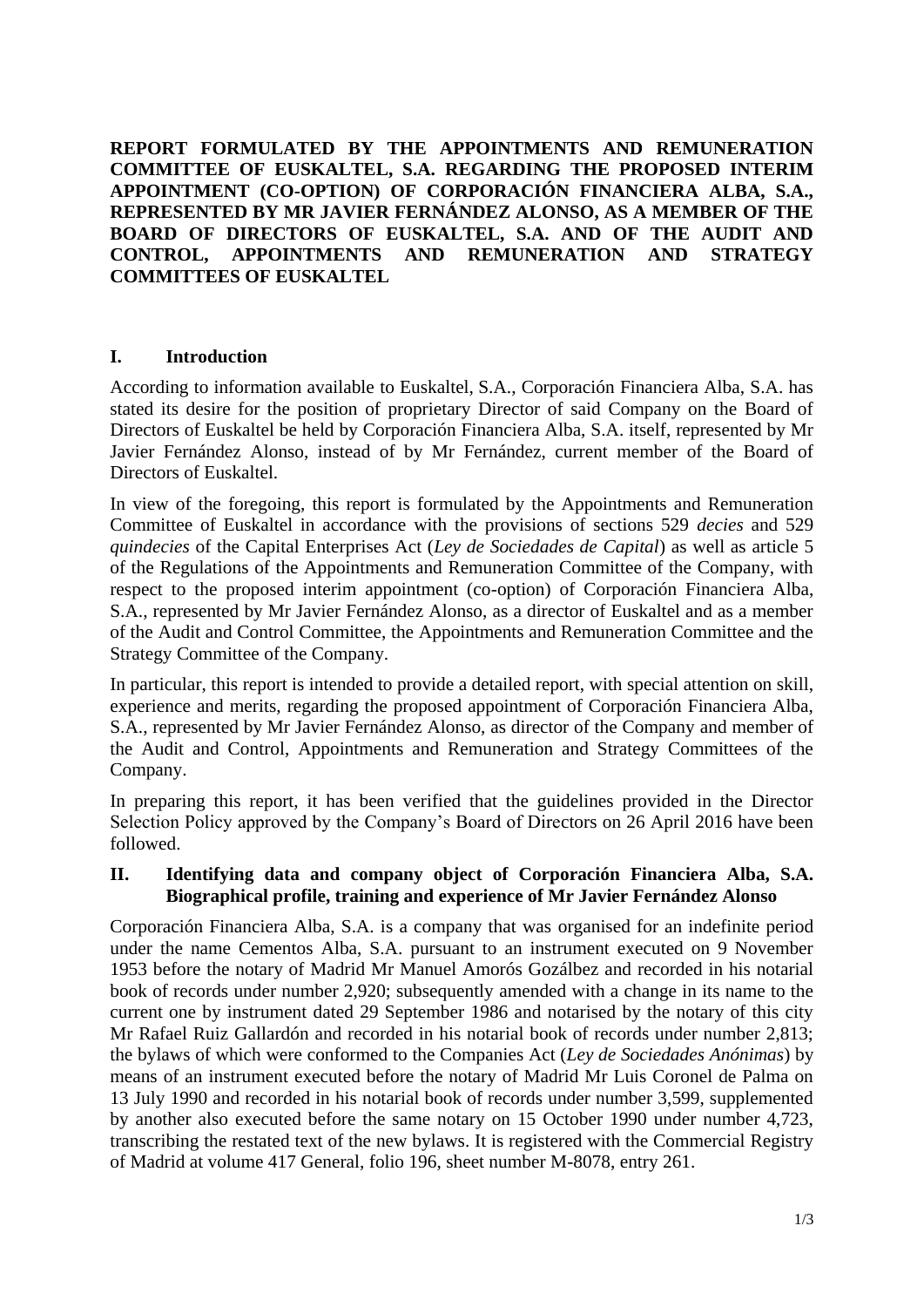It is registered with the Commercial Registry of Madrid at volume 417 General, folio 196, sheet number M-8078, entry 261. It has Tax Identification Number (N.I.F.) A-28060903 and an address at 28006 Madrid, calle de Castelló, nº 77, planta 5ª.

The company purpose of Corporación Financiera Alba, S.A. is the industrial manufacture of Portland artificial cement and natural grey and white cement in any of their forms, in accordance with current manufacturing procedures as well as those that may be established in the future. The Company may also dedicate itself to activities that are related or similar to its purpose as stated above, such as the construction, acquisition and operation, via any means including sale or leasing, of urban real-estate property, whether in the form of residences, offices, retail units or industrial buildings; and the acquisition, operation, leasing and sale of non-fixed assets of any nature or category. The acquisition through subscription, purchase, holding or transfer of public or private securities and any other type of financial asset; and the incorporation and development of companies. The activities that comprise the above purpose may be undertaken by the company indirectly, in full or in part, through ownership of shares or other holdings in companies with the same or similar corporate purpose.

Mr Javier Fernández Alonso, the individual representative of Corporación Financiera Alba, S.A. proposed to hold the position of director on the Board of Directors of Euskaltel, was born in Bilbao on 15 August 1977.

He holds a degree in business management and administration from Universidad de Deusto.

He has spent a portion of his career as an adviser on mergers and acquisitions at Goldman Sachs International (Londres) and ABN Amro Corporate Finance (Madrid), where he attained the position of Associate Director.

He also holds the position of Investment Manager and member of the Executive Committee of Corporación Financiera Alba, S.A., where he is also a member of the Investment Committee and of the Investor Committee of Artá Capital SGECR S.A.

# **III. Membership on other boards of directors**

Corporación Financiera Alba, S.A. is a director of Ebro Foods, S.A.

For his part, Mr Javier Fernández Alonso is currently a director of Ebro Foods, S.A. and of Parques Reunidos Servicios Centrales, S.A.

# **IV. Category to which the director should belong**

Pursuant to the provisions of sub-section 3 of section 529 *duodecies* of the Capital Enterprises Act, Corporación Financiera Alba, S.A. is ascribed to the category of proprietary external director, as it holds a significant interest in the Company. As a natural person representing Corporación Financiera Alba, S.A., Mr Javier Fernández Alonso is ascribed to the same category, as he represents a significant shareholder of the Company.

## **V. Shares and options on shares of the company owned thereby**

Corporación Financiera Alba, S.A. is the indirect holder of 19,650,990 shares of the Company.

Mr Javier Fernández Alonso is the direct holder of 3,000 shares of the Company.

## **VI. Requirements**

Based on the information available to the Company and the prior history of Mr Fernández Alonso as a director of Euskaltel (he has been a member of the Board of Directors for the past